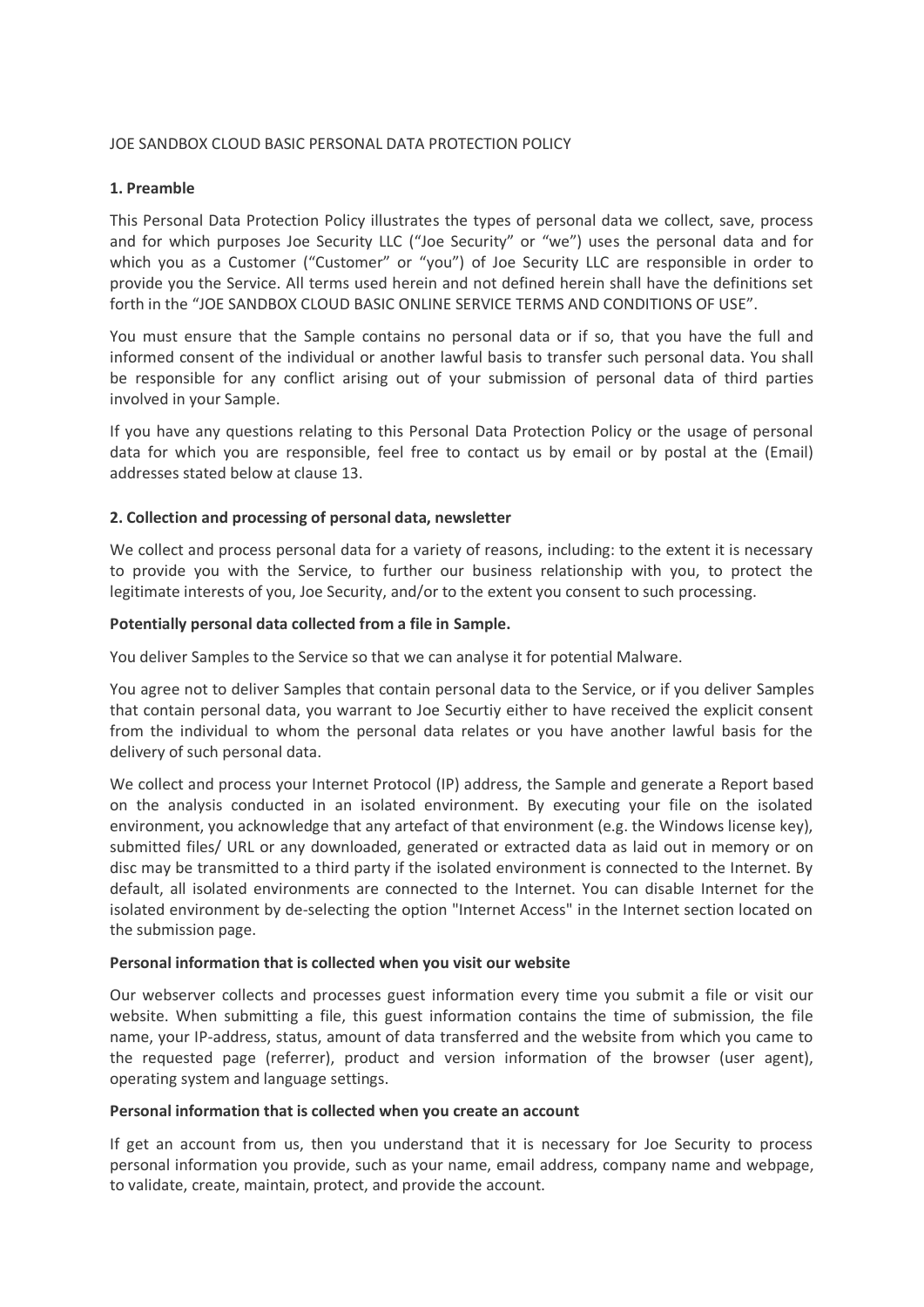### **How we use personal data**

We may use personal data, in our sole discretion, to meet any applicable legal requirement, investigate and prevent potential fraud, abuse, or other unlawful activity, enforce our terms and conditions, enhance cybersecurity, study usage metrics, provide the Service or other products and services, protect the legal interests of Joe Security, or develop and improve our products and services.

## **When we share personal data**

We may share personal data we process to the extent it is necessary, in our sole discretion, to meet any applicable legal requirement, investigate and prevent potential fraud, abuse, or other unlawful activity, enforce our terms and conditions, enhance cybersecurity, analyse trends, provide the Service or other products and services or protect the legal interests of Joe Security.

We may share personal data with our affiliates and contracted third parties to process, consistent with the terms of this policy and the adoption of adequate technical and organisational measures.

We may publish or share anonymised or aggregated data derived from personal data with our affiliates or partners or make such data public as part of research analysis.

### **How we use personal data to contact you**

Moreover, we may process your personal data in order to

- provide an individual service and support for you
- inform you about our or our new products and services
- make personal and individual advertisements to you
- modify our websites with regard to your interests
- contact you in cases of troubleshooting and requests

In the event that we are involved in a merger, acquisition or asset sale, we may disclose your personal data to the prospective seller or buyer of such business or assets.

### **Newsletter**

With your special consent in line with the opt-in procedure, we use your e-mail address you have entered to send out our newsletter, from which you can unsubscribe at any time by clicking on the deactivation link provided in every newsletter.

The text of the consent is as follows: *Would you like to receive our newsletters? Yes / No*.

# **Rights**

Pursuant to applicable data protection laws, you may have the right of information, notification, blocking or deletion and revocation (see below at clause 11).

# **3. Consent**

By submitting a file or an URL and expressing your explicit consent by activating the checkbox (see below) at the click of a mouse, you are giving your personal consent that we can process and use your personal data and the submitted file for the execution of the malware analysis and processing the data in order to generate a report and any other uses specified in the "JOE SANDBOX CLOUD BASIC ONLINE SERVICE TERMS AND CONDITIONS OF US".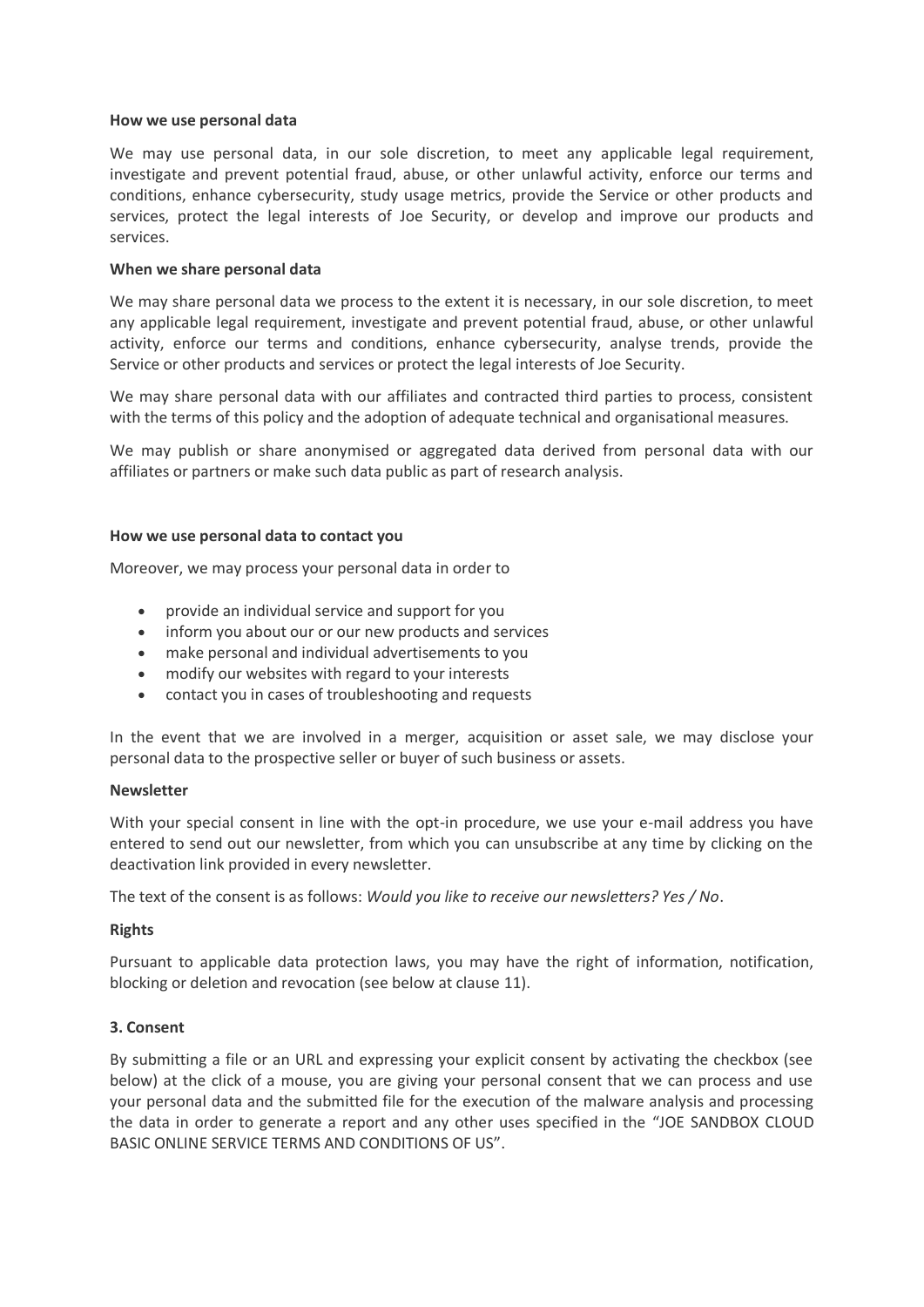#### **Terms and Conditions**

I agree to be bound by the Terms and Conditions and Personal Data Protection Policy and agree to have accepted and understood Terms and Conditions and Personal Data Protection Policy.

Analyze

Furthermore, you consent to the transfer of such data, including any personal data you provide, to jurisdictions outside of where you are located, including but not limited to Switzerland and the European Union. We will apply the terms of this Personal Data Protection Policy regardless of where the personal data is transferred, but please note that data protection laws vary by jurisdiction. You may withdraw your consent to the processing or international transfer of your personal information, to the extent that the activity is based upon consent, at any time requesting Joe Security to delete your account.

### **4. Use of cookies**

In order to make visiting our website and using our Service attractive, efficient and enable the use of specific functions, we use what are known as cookies on various pages. These are small text files which are stored on your computer or end device. Some of the cookies we use are deleted at the end of the browser session, i.e. when you close your browser (known as session cookies). Other cookies are stored on your computer or end device and allow us to recognise your browser next time you visit (persistent cookies). You can configure your browser such that you are informed about the saving of cookies and can decide on an individual basis whether to accept cookies in individual cases or not. Not accepting cookies can limit the functionality of using our website.

### **5. Data security and data integrity**

The security of your personal data has highest priority for us. Your personal data is transmitted in encrypted form over the internet via an SSL process (Secure Socket Layer). We use adequate technical and organisational measures designed to secure our Service and the personal data for which you are responsible against loss, destruction, access, modification or distribution by unauthorised personnel. Your customer account can only be accessed by your authorised personnel entering their personal passwords. You are responsible for maintaining the confidentiality of all passwords, which should not be shared among your employees. You should always keep your password and access information confidential and close the browser window once you have finished communicating with us, especially if your personnel share a single computer with others.You have the below explained rights in order to control personal data for which you are responsible. We ensure that you have access to the personal data you provided us and that you can review and correct them if necessary. For further rights with regard to personal data (see below at clause 11).

### **6. Google Analytics**

The Service uses functions of the Google Analytics web analysis service. This is provided by Google Inc., 1600 Amphitheatre Parkway, Mountain View, CA 94043, USA.

Google Analytics uses what are known as "cookies". These are text files which are stored on your computer to enable an analysis of website use by you. The information generated by the cookie about your use of this website is generally transferred to a Google server in the USA and saved.

More information on the handling of user data by Google Analytics can be found in the Google guidelines on safeguarding your data:<https://support.google.com/analytics/answer/6004245?hl=en>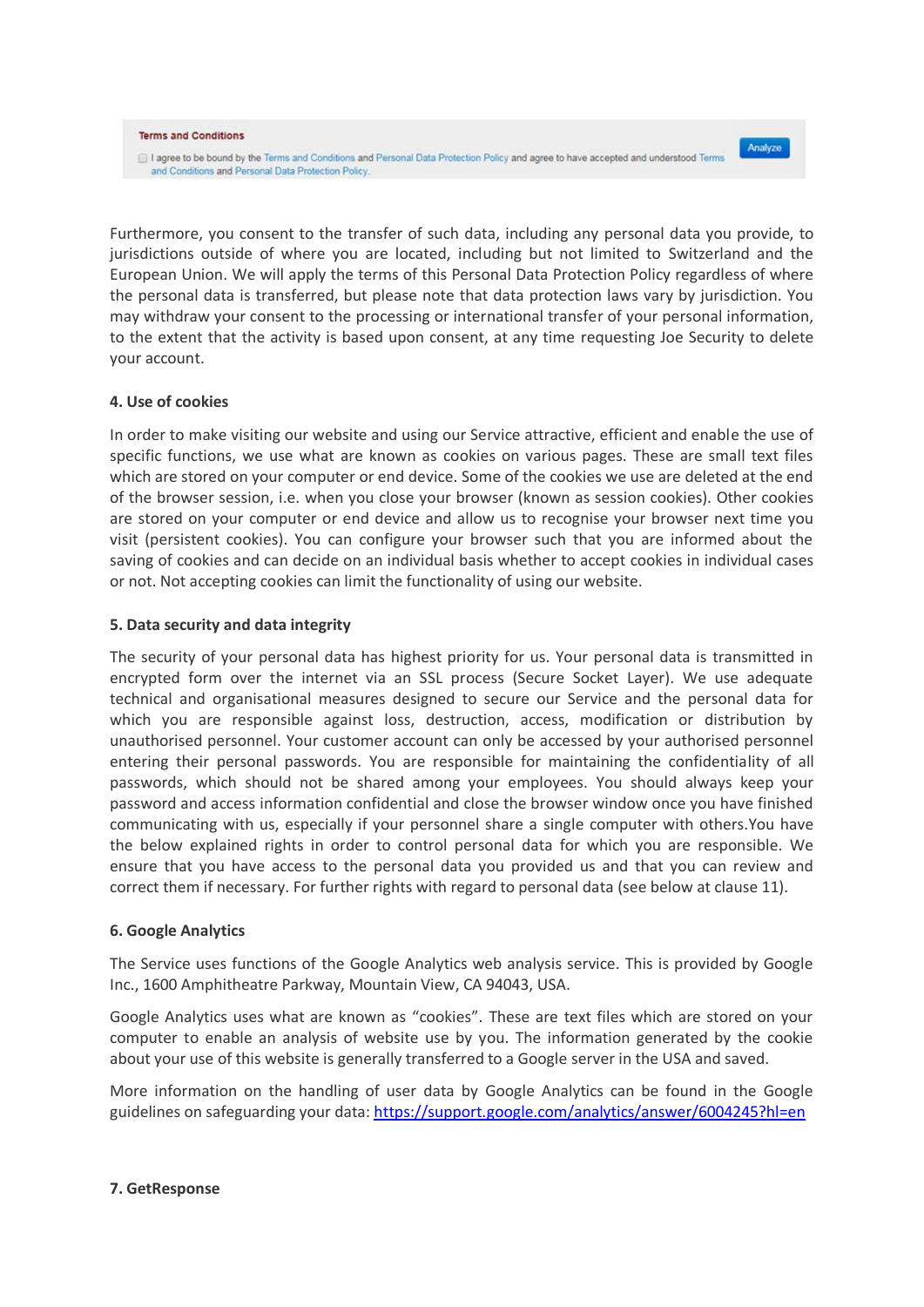The Service uses functions of the GetResponse marketing platform. This is provided by GetResponse Sp. z o.o. Ul. Arkońska 6/a3, 80-387 Gdańsk, Poland.

GetResponse uses what are known as "cookies". These are text files which are stored on your computer to enable an analysis of website use by you. The information generated by the cookie about your use of this website is generally transferred to a GetResponse server in the USA and saved.

GetResponse asks to subscribe to our newsletter during the registration process:



You can unsubscribe at anytime. The unsubscribe information are located in the lower of the e-Mail newsletter:

Peter Merian, 4153, Reinach, Switzerland You may unsubscribe or change your contact details at any time

More information on the handling of user data by GetResponse can be found in the GetResponse Private Policy [https://www.getresponse.com/legal/privacy.html.](https://www.getresponse.com/legal/privacy.html)

### **8. Use of Twitter and its social media plugin**

Our website uses social media plugins ("plugins") from the social network twitter.com operated by: Twitter, Inc., 795 Folsom St., Suite 600, San Francisco, CA 94107, United States of America ("Twitter")

The Twitter plugins can be identified by the Twitter logo (a flying bird) on the top of our website. For more information visit this site https://dev.twitter.com/web/overview

Moreover, we have embedded windows with tweets from our Twitter account (@joe4security) showing the latest of our tweets.

When you enter a page on our website that contains a Twitter plugin your browser will directly connect to Twitter's servers where the plugin is loaded from. The information that you (including your IP address) have visited our webpage will be transmitted to Twitter, even if you are not logged into your account. If you are actively using a Twitter plugin, Twitter may even process more data and publish content that you are entering into the dialogue box. This allows Twitter to map the visit of our pages to your user account. We would like to point out that as a provider of the pages we are not aware of the content of the transmitted data as well as their use by Twitter.

If you want to prevent the assignment of your visit of our websites to Twitter, you must log out of your Twitter account before you visit our site and delete any cookies placed by Twitter.

For more information on your rights and on how Twitter is recording and processing data please see Twitter's Data Protection Policy which is available here: https://twitter.com/privacy/. You can change your privacy settings in the account settings of your Twitter profile at http://twitter.com/account/settings.

# **9. Objecting to data recording - Browser plugin**

You can prevent cookies being saved by changing a setting in your browser software, but please be aware that this may mean you are not able to use all the website functions to their full extent. You can also prevent the recording of the data generated by the cookie relating to your use of the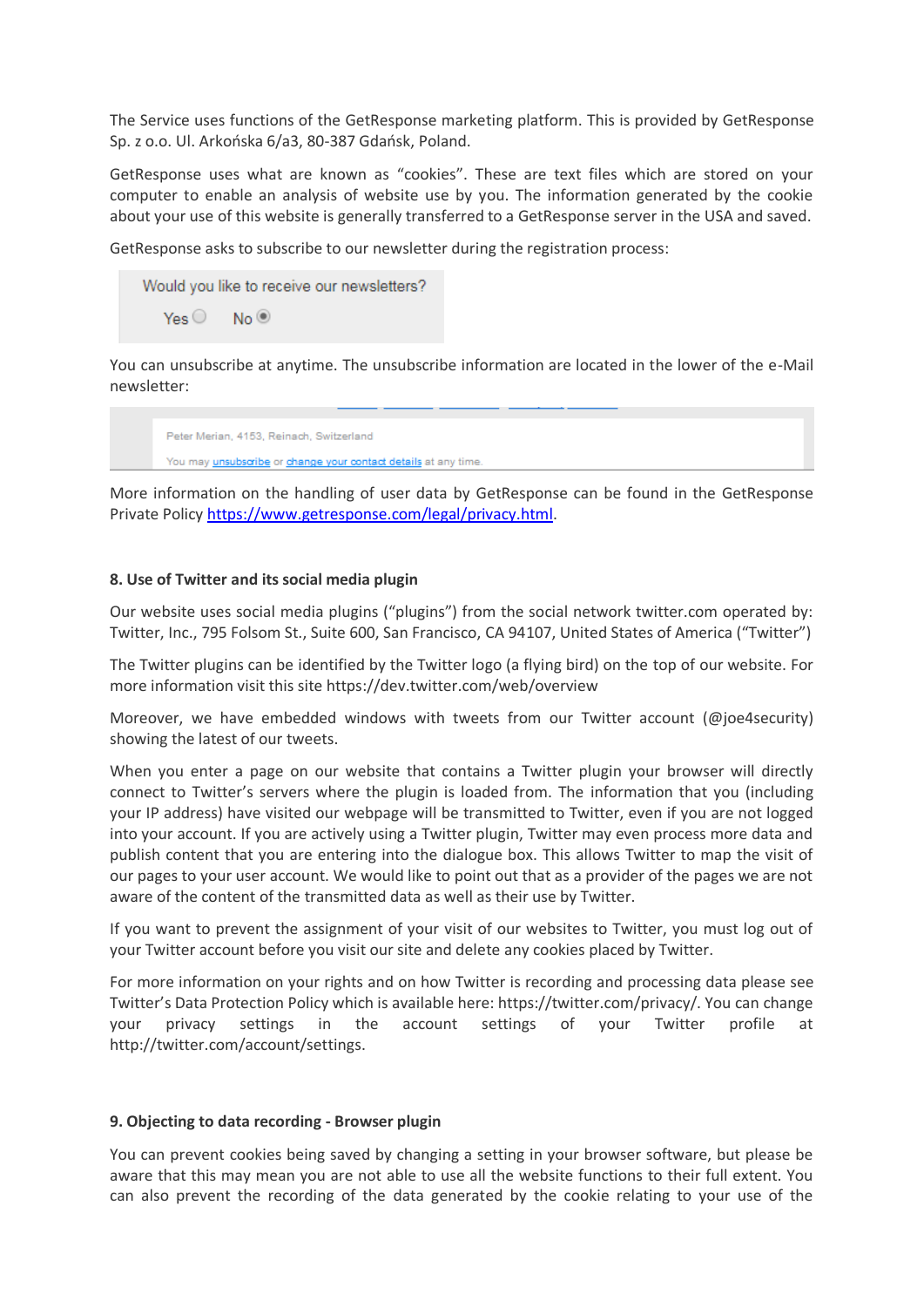website (including your IP address) and the processing of this data by Google by downloading and installing the browser plugin from the link below. https://tools.google.com/dlpage/gaoptout?hl=en

Further information on the use of data for advertising purposes by Google and configuration and optout options can be found on Google's website: https://www.google.com/policies/privacy/partners/ ("How Google uses data when you use our partners' sites or apps"), http://www.google.com/policies/technologies/ads ("How Google uses cookies in advertising"), http://www.google.com/settings/ads ("Control the information Google uses to show you ads") and http://www.google.com/ads/preferences/ ("Determine which ads Google shows you").

# **10. Objecting to data recording - Browser plugin**

You can prevent cookies being saved by changing a setting in your browser software, but please be aware that this may mean you are not able to use all the website functions to their full extent. You can also prevent the recording of the data generated by the cookie relating to your use of the website (including your IP address) and the processing of this data by Google by downloading and installing the browser plugin from the link below. https://tools.google.com/dlpage/gaoptout?hl=en

Further information on the use of data for advertising purposes by Google and configuration and optout options can be found on Google's website: https://www.google.com/policies/privacy/partners/ ("How Google uses data when you use our partners' sites or apps"), http://www.google.com/policies/technologies/ads ("How Google uses cookies in advertising"), http://www.google.com/settings/ads ("Control the information Google uses to show you ads") and http://www.google.com/ads/preferences/ ("Determine which ads Google shows you").

# **11. Right of information; notification, blocking or deletion; revocation; making contact**

In accordance with the applicable statutory data protection regulations, Customers have the right to obtain access to their personal data stored by Joe Security and understand the purposes for which we process it. In the user settings of our website, you can view your account-related personal data. Please address your request to the (Email) address stated below at clause 10.

You are entitled to have any incorrect data about you corrected. To do this, please contact us and let us know the correct personal data. The correction is made immediately, subject to an integrity check.

You also have the right to request the deletion of personal data held about you. For example, if the personal data was saved without your authorisation or knowledge or if the personal data is no longer required in order to fulfill the purpose for which it was saved or to fulfil the role for which the relevant (public) body is responsible.

Instead of deletion, you have the right to have your personal data blocked, if deletion would contravene mandatory statutory requirements, deletion is not possible or would be unreasonably difficult or it is not possible to determine whether the personal data is correct or incorrect. In the case of deleting your personal data, such data will be deleted by us immediately; if you request blocking, your personal data will no longer be used by us.

In order to request deletion or blocking it is sufficient to send us an informal Email.

If there are any additional questions on the collection, processing or use of your personal data, if you wish to obtain information on or to correct, block or delete your data, if you wish to revoke previously issued consents, please contact privacy@joesecurity.org.

# **11. Applicability; Changes to this Personal Data Protection Policy**